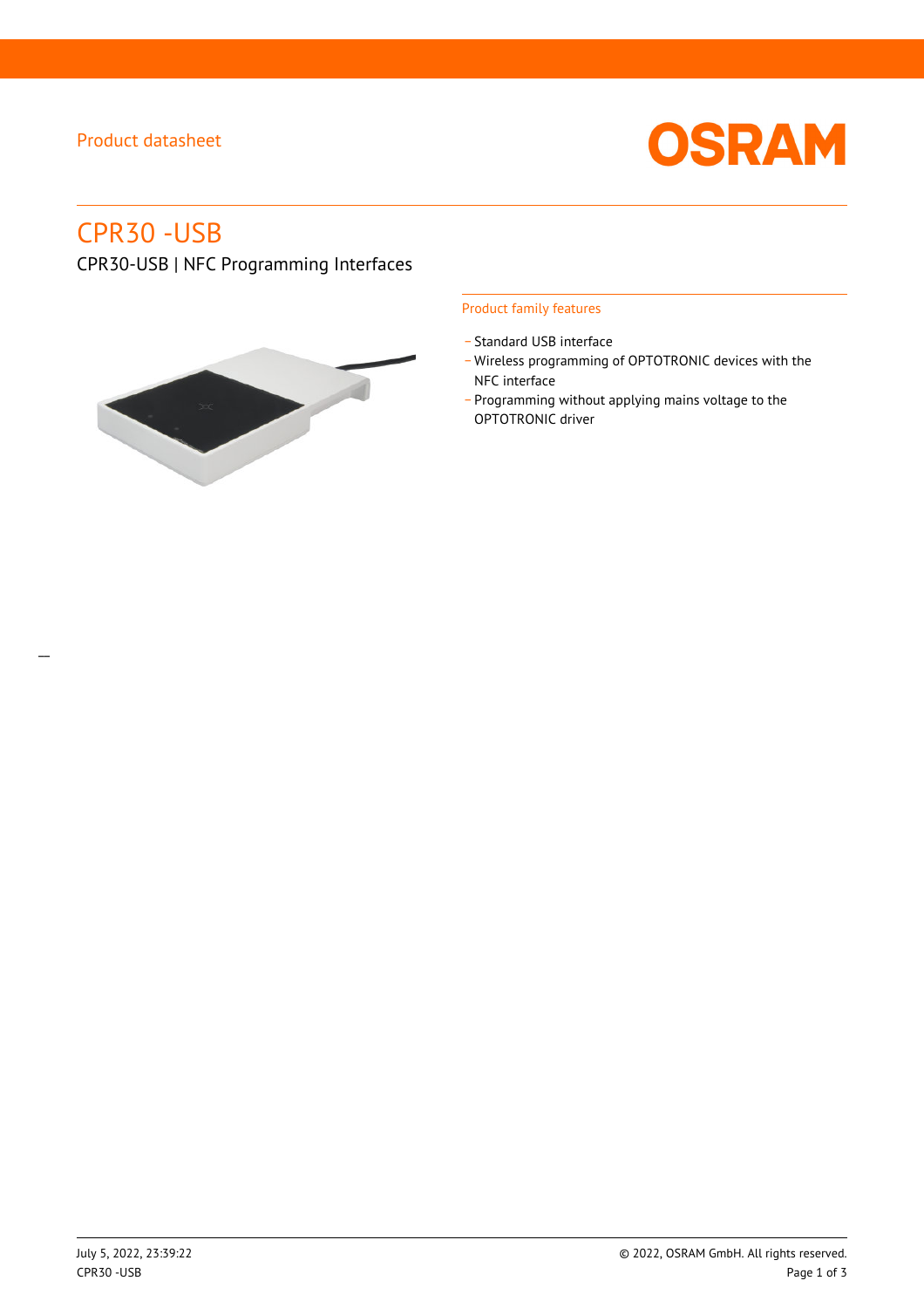# Product datasheet

## Technical data

## **Dimensions & weight**



| <b>Product weight</b> | 234.00 g  |
|-----------------------|-----------|
| Length                | 144.0 mm  |
| Width                 | 84.0 mm   |
| <b>Height</b>         | $17.0$ mm |

# **Logistical data**

# **Commodity code** 847190000000

# **Environmental information**

| Information according Art. 33 of EU Regulation (EC) 1907/2006 (REACh) |
|-----------------------------------------------------------------------|
|-----------------------------------------------------------------------|

| Date of Declaration               | 20-06-2022    |
|-----------------------------------|---------------|
| <b>Primary Article Identifier</b> | 4055462165169 |
| Declaration No. in SCIP database  | In work       |

#### Equipment / Accessories

- USB cable for connection to PC with Tuner4TRONIC software

## Logistical Data

| <b>Product code</b> | <b>Product description</b> | Packaging unit (Pieces/Unit) | Dimensions (length x width x<br>height) | Volume                 | Gross weight |
|---------------------|----------------------------|------------------------------|-----------------------------------------|------------------------|--------------|
| 4055462165169       | CPR30-USB                  | Shipping carton box          | 151 mm x 150 mm x 116 mm                | $2.63$ dm <sup>3</sup> | 309.00 g     |

The mentioned product code describes the smallest quantity unit which can be ordered. One shipping unit can contain one or more single products. When placing an order, for the quantity please enter single or multiples of a shipping unit.